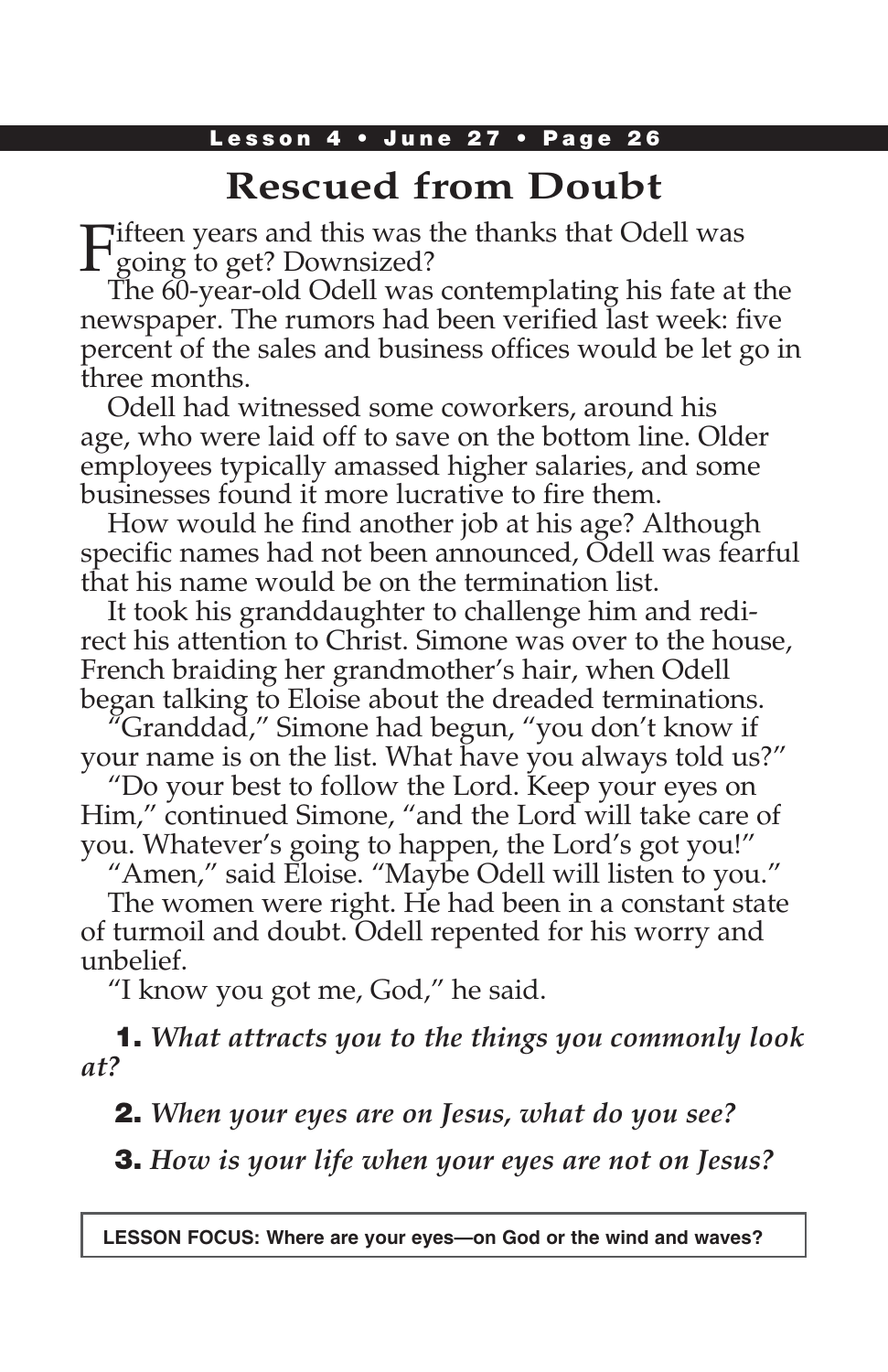## Week of June 27 • Page 27 Jesus Dismisses the Crowds

### *Matthew 14:22-24, KJV*

**22 And straightway Jesus constrained his disciples to get into a ship, and to go before him unto the other side, while he sent the multitudes away.**

**23 And when he had sent the multitudes away, he went up into a mountain apart to pray: and when the evening was come, he was there alone.**

**24 But the ship was now in the midst of the sea, tossed with waves: for the wind was contrary.**

*Matthew 14:22-24, NIV*

**22Immediately Jesus made the disciples get into the boat and go on ahead of him to the other side, while he dismissed the crowd. 23After he had dismissed them, he went up on a mountainside by himself to pray. Later that night, he was there alone, 24and the boat was already a considerable distance from land, buffeted by the waves because the wind was against it.**

Matthew 14:22 leaves readers with the impression that there was a sense of urgency in Jesus' decision to dispatch the Twelve without any delay. It occurred right after Jesus miraculously fed over 5,000 men. This is in addition to an unspecified number of women and children (vss. 13-21).

It is unclear, though, from the text why Jesus wanted His disciples to enter their fishing vessel "immediately" (vs, 22) and head back to the other side of the lake. Meanwhile, Jesus dispersed the crowd and went up to a nearby mountainside by Himself to pray.

Jesus continued to pray well into night. While He was praying alone on the mountainside, the disciples found themselves in a severe storm in the middle of the lake. The Gospels of Mark and John also include accounts of this story. John 6:19 says that the disciples rowed about three or four miles. Mark 6:48 tells us that Jesus "saw the disciples straining at the oars"—struggling to control the vessel because of the winds that had swept down on the lake. As the turbulent waters "buffeted" (Matt. 14:24) the craft, the disciples were rowing unsuccessfully against the storm.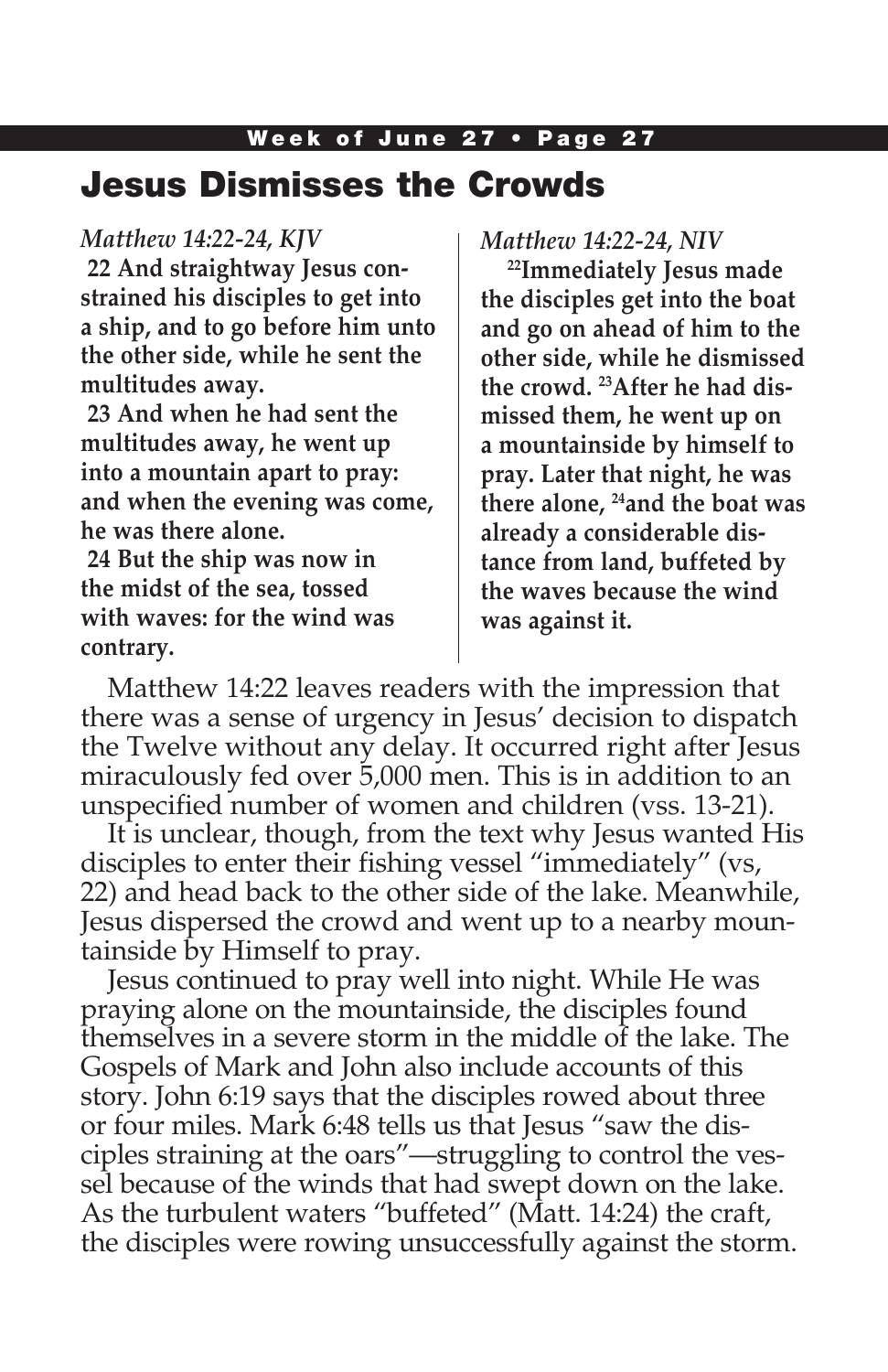Perhaps they felt just as panic-stricken as they did during the earlier incident, which we studied in lesson 2.

4. *What did Jesus compel His disciples to do?* 5. *What did Jesus do once the Twelve had left?*

# Jesus Walks on the Water

*Matthew 14:25-27, KJV* **25 And in the fourth watch of the night Jesus went unto them, walking on the sea.**

**26 And when the disciples saw him walking on the sea, they were troubled, saying, It is a spirit; and they cried out for fear. 27 But straightway Jesus spake unto them, saying, Be of good cheer; it is I; be not afraid.**

*Matthew 14:25-27, NIV*

**25Shortly before dawn Jesus went out to them, walking on the lake. 26When the disciples saw him walking on the lake, they were terrified. "It's a ghost," they said, and cried out in fear.**

**27But Jesus immediately said to them: "Take courage! It is I. Don't be afraid."**

Unlike the previous storm recorded in Matthew 8:23- 25, Jesus was not initially with the Twelve, but Mark 6:48 states that Jesus, though physically separated from the disciples, saw them "straining at the oars."

It was during the "fourth watch of the night" (between 3 a.m. and 6 a.m.; Matt. 14:25, KJV) that Jesus decided to reunite with the Twelve. Eventually, they could see Jesus coming closer to their boat. Not even the windstorm, waves, or gravity could deter Jesus. Yet, as He walked in their direction on the surface of the lake (vs. 26), it seemed as if He intended to "pass by them" (Mark 6:48).

At first, the Twelve did not recognize who was heading toward them. This is understandable given the predawn dim light, the fierce winds, and the disciples' terrorstricken emotional state. The Twelve concluded that Jesus must have been a "ghost" (Matt. 14:26).

Just as the disciples began screaming, Jesus responded with familiar words of encouragement. Not only were they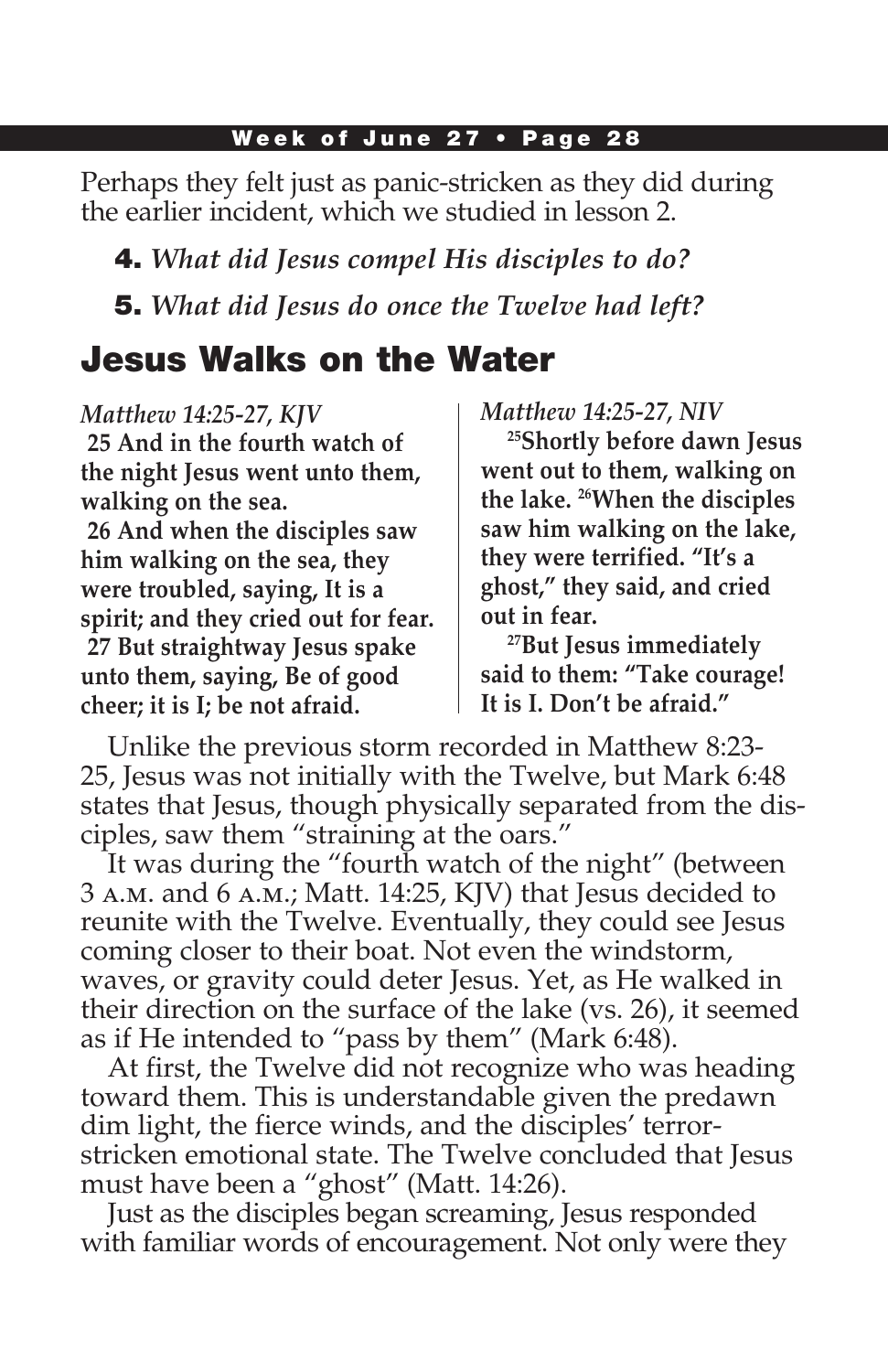to "take courage" (vs. 27), but also no longer to "be afraid." The reason is that Jesus had arrived to rescue them.

6. *What prompted Jesus to go to His disciples?*

7. *What caused the Twelve to become "terrified" (Matt. 14:26)?*

# Jesus Rescues Peter

### *Matthew 14:28-33, KJV*

**28 And Peter answered him and said, Lord, if it be thou, bid me come unto thee on the water. 29 And he said, Come. And when Peter was come down out of the ship, he walked on the water, to go to Jesus.**

**30 But when he saw the wind boisterous, he was afraid; and beginning to sink, he cried, saying, Lord, save me.**

**31 And immediately Jesus stretched forth his hand, and caught him, and said unto him, O thou of little faith, wherefore didst thou doubt?**

**32 And when they were come into the ship, the wind ceased. 33 Then they that were in the ship came and worshipped him, saying, Of a truth thou art the Son of God.**

*Matthew 14:28-33, NIV*

**28"Lord, if it's you," Peter replied, "tell me to come to you on the water."**

**29"Come," he said.**

**Then Peter got down out of the boat, walked on the water and came toward Jesus. 30 But when he saw the wind, he was afraid and, beginning to sink, cried out, "Lord, save me!"**

**31Immediately Jesus reached out his hand and caught him. "You of little faith," he said, "why did you doubt?"**

**32And when they climbed into the boat, the wind died down. 33 Then those who were in the boat worshiped him, saying, "Truly you are the Son of God."**

Beginning in Matthew 14:28, the narrative shifts the focus to Peter and his request that Jesus allow him to walk on the water to the Savior. Jesus gave Peter permission to leave the vessel and make his way on the surface of the lake. Initially, the situation seemed to go well for Peter.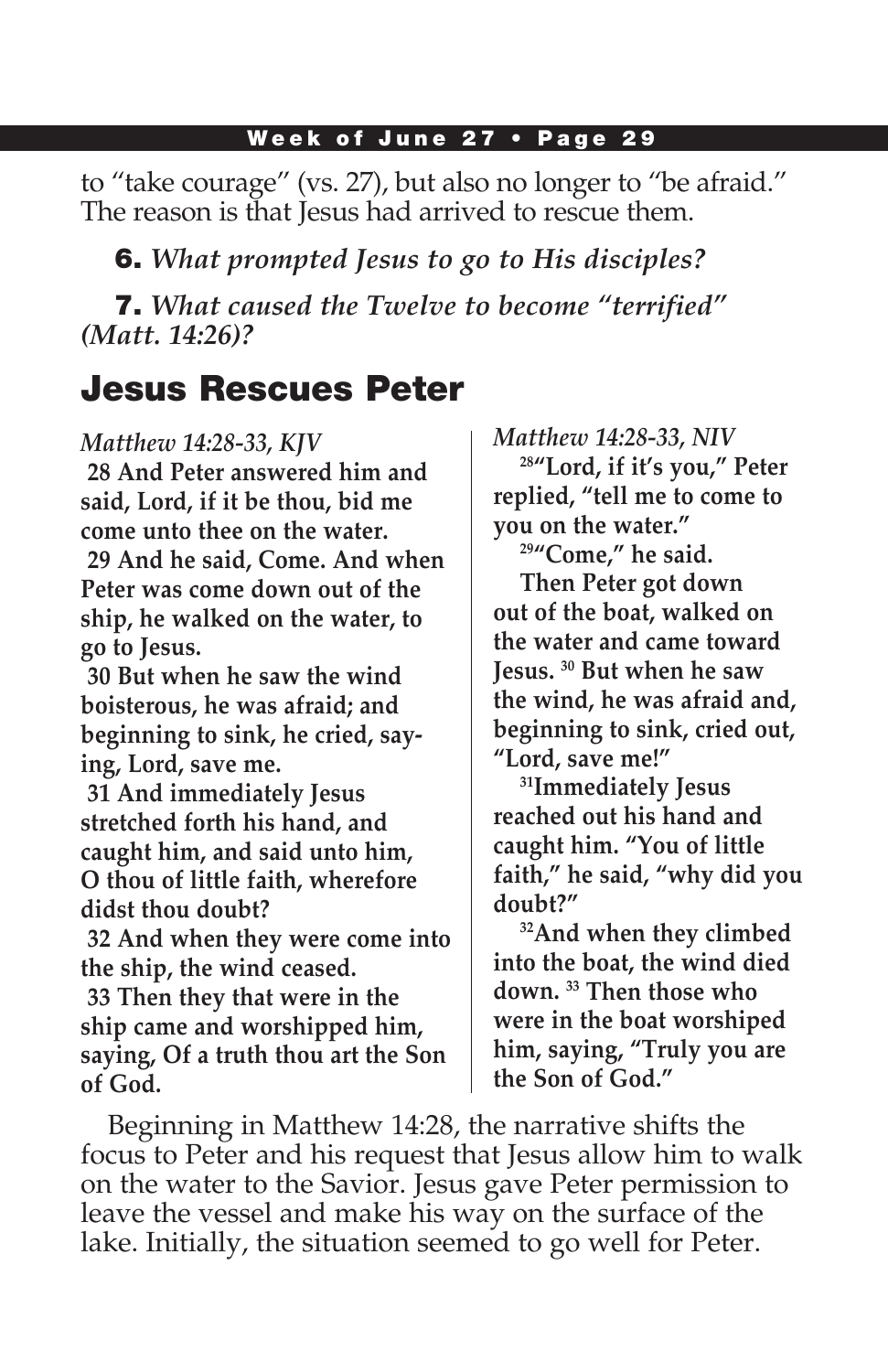He stepped down from the boat and began walking on the water toward Jesus. How far he walked is not stated. However, the gale-force winds on the lake continued and eventually distracted Peter.

Suddenly, "doubt" replaced Peter's "faith" (vs. 31). Indeed, Peter became so preoccupied with the strength of the wind that he became anxious. Peter's apprehension was so intense that he shrieked, "Lord, save me!" (vs. 30).

At once, Jesus extended His hand and grabbed Peter. The Savior followed this action by censuring Peter for having so "little faith" (vs. 31). In fact, the phrase "little faith" is an expression Matthew uses several times to describe those who doubt Him (for example, 6:30; 8:28; 16:8). Rather than becoming faint-hearted, Peter should have remained courageous and resolute in drawing closer to Jesus. Once the two arrived at the boat, the previously violent wind immediately died down.

But the high point of the story is not Peter walking on water, nor the stilling of the storm. Matthew 14:33 tells us that the Twelve prostrated themselves in worship before Jesus. Such a response is remarkable given that the disciples were monotheistic Jews (believing in only one God).

Also, while the Twelve bowed down in adoration, they declared Jesus to be the "Son of God" (vs. 33). This title means that He, as the divine-human Messiah, exercised the power and authority of the Creator (Job 9:5-8; Ps. 77:19). It is unlikely the disciples understood everything there was to know about who Jesus was at this point. The Synoptic Gospels all portray the disciples as coming to know Jesus in gradual steps. However, the disciples' reaction foreshadows Peter's later confession to Jesus that "You are the Messiah, the Son of the living God" (Matt. 16:16). It is noteworthy that Jesus neither denied the statement nor rebuked His followers for making it.

8. *In what way did Peter's attitude change?*

9. *What caused Peter to suddenly panic?*

10. *How did Jesus respond to Peter's plea for help?*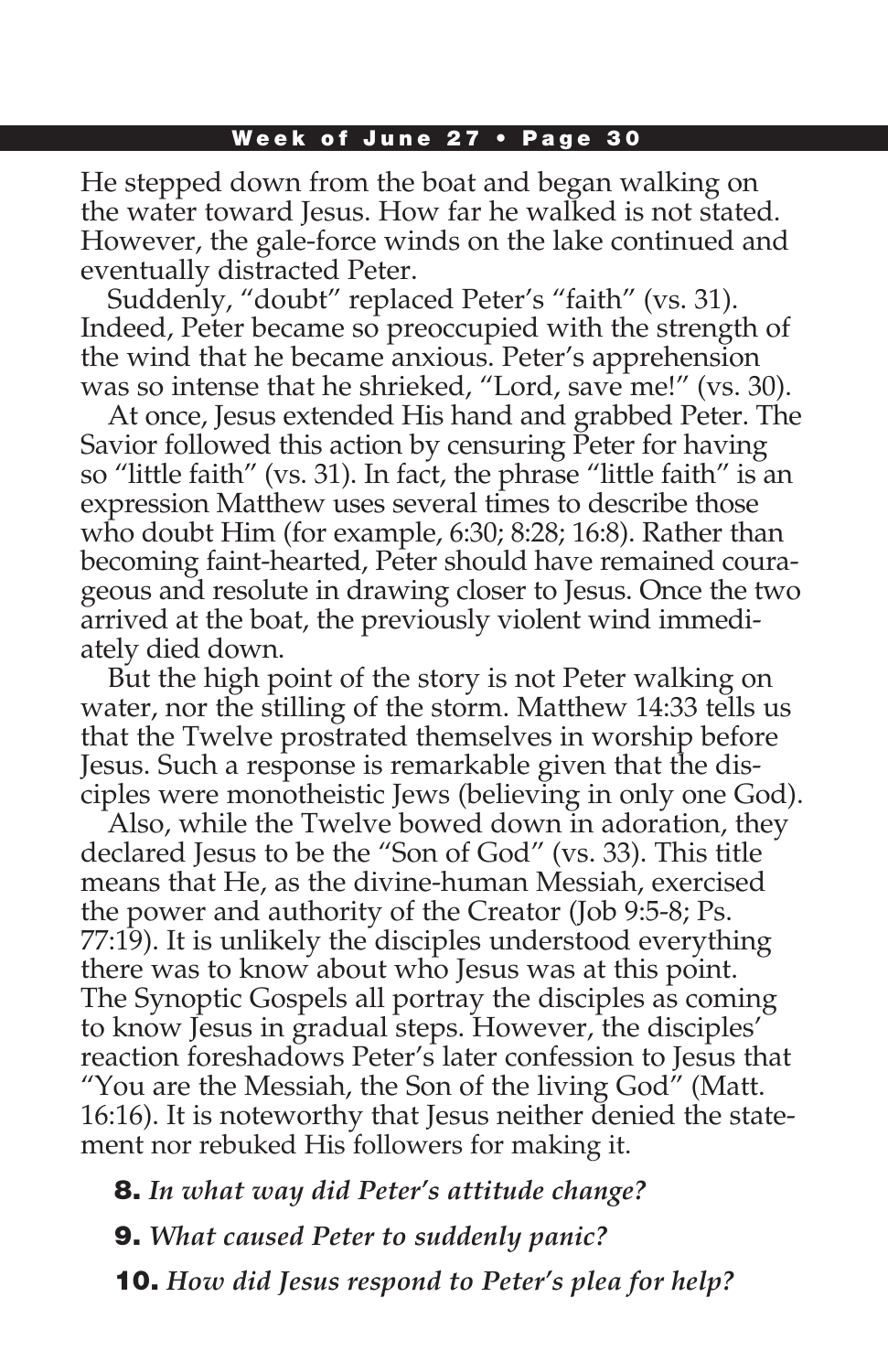# Week of June 27 • Page 31 The Wind and Waves of Adversity

A major difference between the wind and waves is that, although you can feel the effects of a wind, you can't see it. Nevertheless, both can become catastrophic. The wind can become a deadly tornado, and waves can become a devastating tsunami.

Like the wind and waves, troubles can be either incomprehensible or perceptible. Usually troubles can be managed, but sometimes adversity can be truly terrifying, challenging our faith in God, and that's when we most need to keep our eyes on Jesus to sustain our spiritual health and maintain our close relationship with God.

Some of the most serious adversities can be the death of a loved one, the loss of a job, or the discovery of a personal health issue. In those dark times, how can we keep our eyes on God? Of course, God doesn't want us to ignore our troubles and pretend we're fine and all is well in the world. What He does want is for us to place our trust in His love for us by focusing our eyes on our Savior Jesus, who is with us in our struggles.

It's certainly not easy to keep our eyes on Jesus during our most troubling times, and, like Peter, there will be times when we will falter and fall. God, however, will not abandon us when we do. If we cry out for His help, He will reach down and pick us up. God is both patient and willing to help us, and He is also able to help us over and over again. Like King David, let us sincerely say in our hearts, "Yea, though I walk through the valley of the shadow of death, I will fear no evil: for thou art with me; thy rod and thy staff they comfort me" (Ps. 23:4, KJV).

11. *What kinds of waves in our lives can be so daunting we can't take our eyes off them?*

12. *What wind of adversity in the past severely shook your faith?*

13. *When have you ignored the wind and waves and just trusted God?*